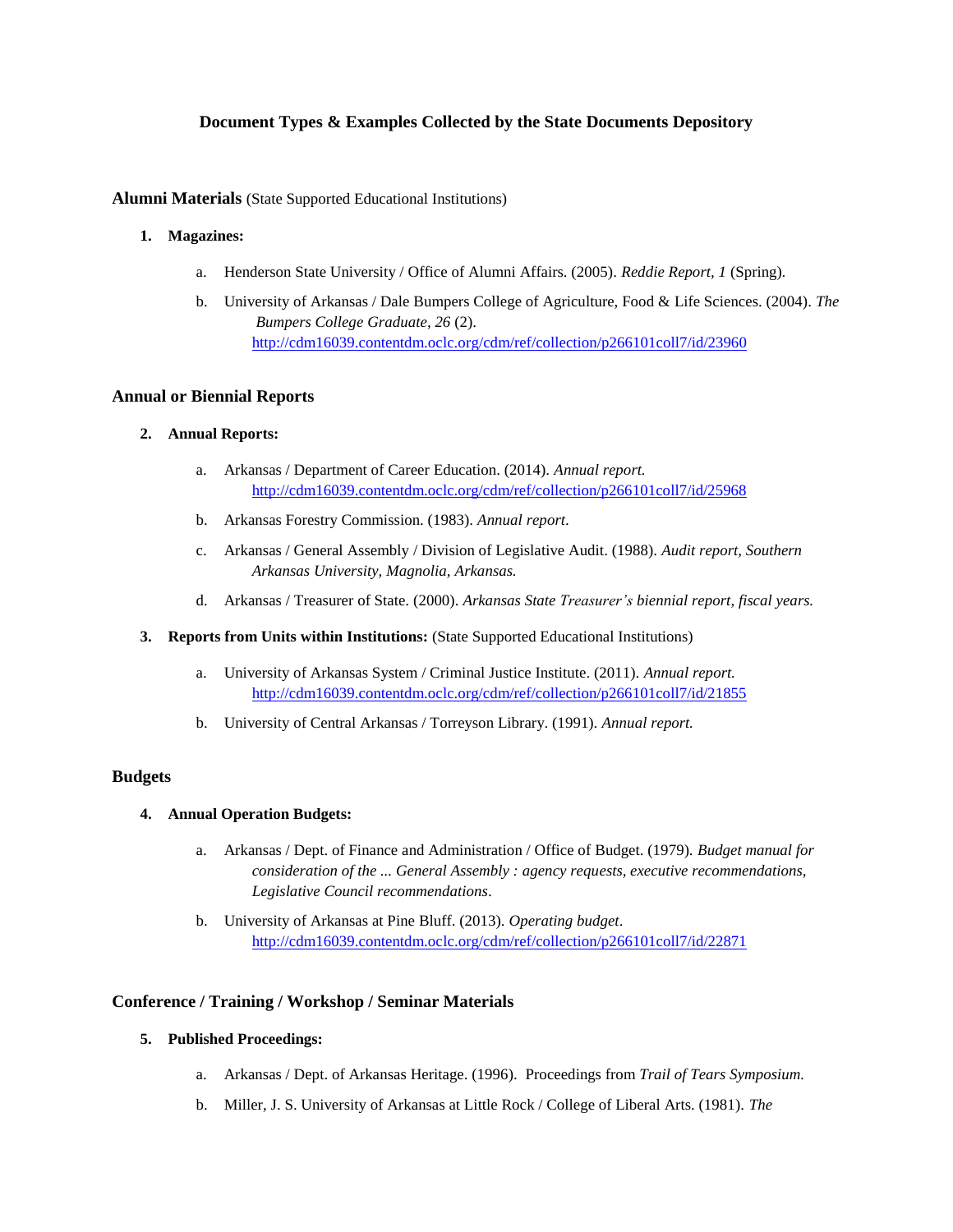*Humanities, the city, and the university: applying human values to urban problems*.

c. University of Arkansas at Little Rock / Sequoyah National Research Center . (2015). *American Indians & Alaska natives in America's wars*.

#### **6. Training Manuals Used in Workshops, Seminars, or Conferences:**

- a. Akridge, R. L. University of Arkansas / Arkansas Rehabilitation Research and Training Center. (1979). *Facilitative counseling workbook*.
- b. Akridge, R. L. University of Arkansas / Arkansas Rehabilitation Research and Training Center. (1978). *Interpersonal skills training: Basic helping skills for rehabilitation workers: A trainer's manual*.
- c. Farmer, F. L. University of Arkansas / Cooperative Extension Service. (2012). *A resource guide to Latino entrepreneurship training materials*.

# **Directories or Rosters**

#### **7. Directories of Facilities or Services:**

- a. Arkansas / Division of Developmental Disabilities Services. (1993). *Human development centers*.
- b. Arkansas Economic Development Commission. (2007). *Arkansas manufacturers of fabricated metal products*[. http://cdm16039.contentdm.oclc.org/cdm/ref/collection/p266101coll7/id/10234](http://cdm16039.contentdm.oclc.org/cdm/ref/collection/p266101coll7/id/10234)
- c. Arkansas State University, Beebe. (2015). *Welcome to our friendly campus.*  <http://cdm16039.contentdm.oclc.org/cdm/ref/collection/p266101coll7/id/28865>
- d. University of Arkansas at Little Rock / Arkansas International Center. (1984). *Arkansas interpreters and translators: a roster of 179 listings for 39 languages*.
- e. University of Arkansas System / Division of Agriculture, Research & Extension. (2013). *Investing in Arkansas*[. http://cdm16039.contentdm.oclc.org/cdm/ref/collection/p266101coll7/id/23090](http://cdm16039.contentdm.oclc.org/cdm/ref/collection/p266101coll7/id/23090)

### **8. Directories of Personnel:**

- a. Arkansas / Insurance Department. (1987). *Personnel roster*.
- b. University of Arkansas Community College at Hope. (1998). *Employee directory*.
- c. University of Arkansas at Little Rock. (2014). *Faculty / staff directory*. <http://cdm16039.contentdm.oclc.org/cdm/ref/collection/p266101coll7/id/24837>

#### **9. Rosters:**

a. Arkansas / Board of Registration for Foresters. (1973). *Roster of registered foresters*.

#### **10. Telephone Directories**: (State Supported Educational Institutions)

- a. Arkansas State University, Beebe. (2016). *Telephone directory.*  <http://cdm16039.contentdm.oclc.org/cdm/ref/collection/p266101coll7/id/29353>
- b. Phillips Community College. (2014). *Telephone / e-mail / web page directory*. <http://cdm16039.contentdm.oclc.org/cdm/ref/collection/p266101coll7/id/24844>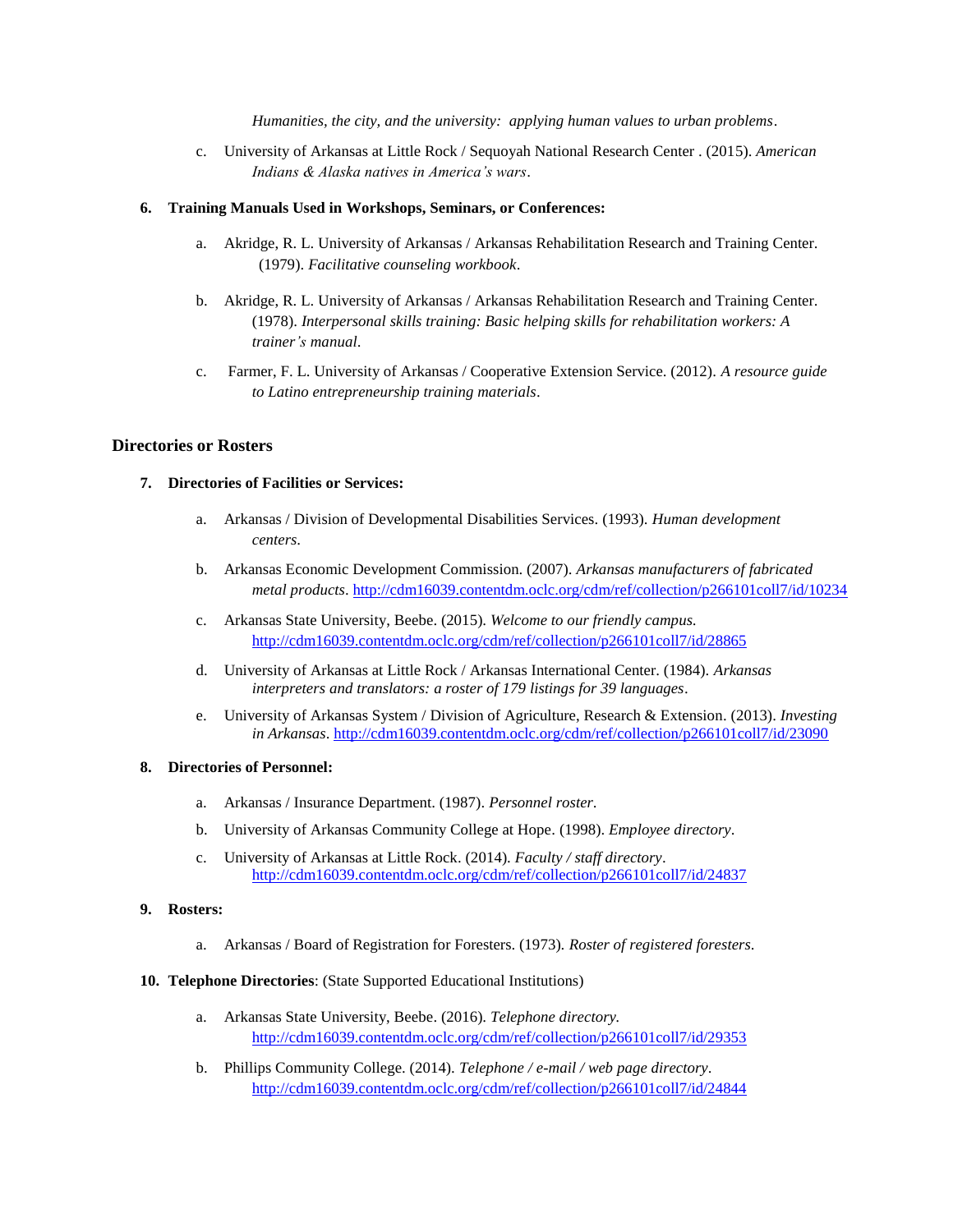### **Financial Reports**

### **11. Annual Financial Report or Statement:**

- a. Arkansas / General Assembly / Legislative Joint Auditing Committee. (2002). *University of Arkansas Community College at Morrilton annual financial report*. <http://cdm16039.contentdm.oclc.org/cdm/ref/collection/p266101coll7/id/993>
- b. Arkansas State Police Retirement System. (2001). *Annual financial report*.
- c. University of Arkansas at Little Rock. (1999). *Financial statements*.

### **Information Publications / Reports of Research**

### **12. Drafts to Plans and Reports Published for Comment:**

- a. Arkansas / State Highway Commission. (2013). *Arkansas' Statewide Transportation Improvement Program (STIP)*. <http://cdm16039.contentdm.oclc.org/cdm/ref/collection/p266101coll7/id/22115>
- b. North Arkansas Community College. (1990). *Institutional self-study of North Arkansas Community College, Harrison, Arkansas: submitted for reaffirmation of accreditation to the Commission on Institutions of Higher Education, North Central Association of Colleges and Schools*.

### **13. Guides:**

a. Arkansas / Office of the Secretary of State. (2006). *Through these doors : a self-guided tour of the Arkansas State Capitol.*

### **14. Manuals or Handbooks:**

- a. Arkansas. State Board of Election Commissioners. (2008). *County Board of Election Commissioners procedures manual*.
- b. Arkansas Tech University. (1990). *Faculty handbook.*
- c. Ozarka College. (2015). *Factbook*. <http://cdm16039.contentdm.oclc.org/cdm/ref/collection/p266101coll7/id/28045>
- d. University of Arkansas at Fort Smith. (2003). *Student handbook.*

#### **15. Maps:**

- a. Arkansas Historic Preservation Program. (2002). *Guide to the Arkansas Civil War heritage trail: a scenic tour map of Arkansas.*
- b. Arkansas / State Highway and Transportation Dept. / Planning and Research Division. (2009). *General highway map, Green County, Arkansas*.
- c. University of Arkansas / Office of University Relations. (1986). *University of Arkansas, Fayetteville campus [map]*.

### **16. Pamphlets or brochures:**

a. Arkansas / Division of Aging & Adult Services / Arkansas Senior Medicare Patrol. (2015).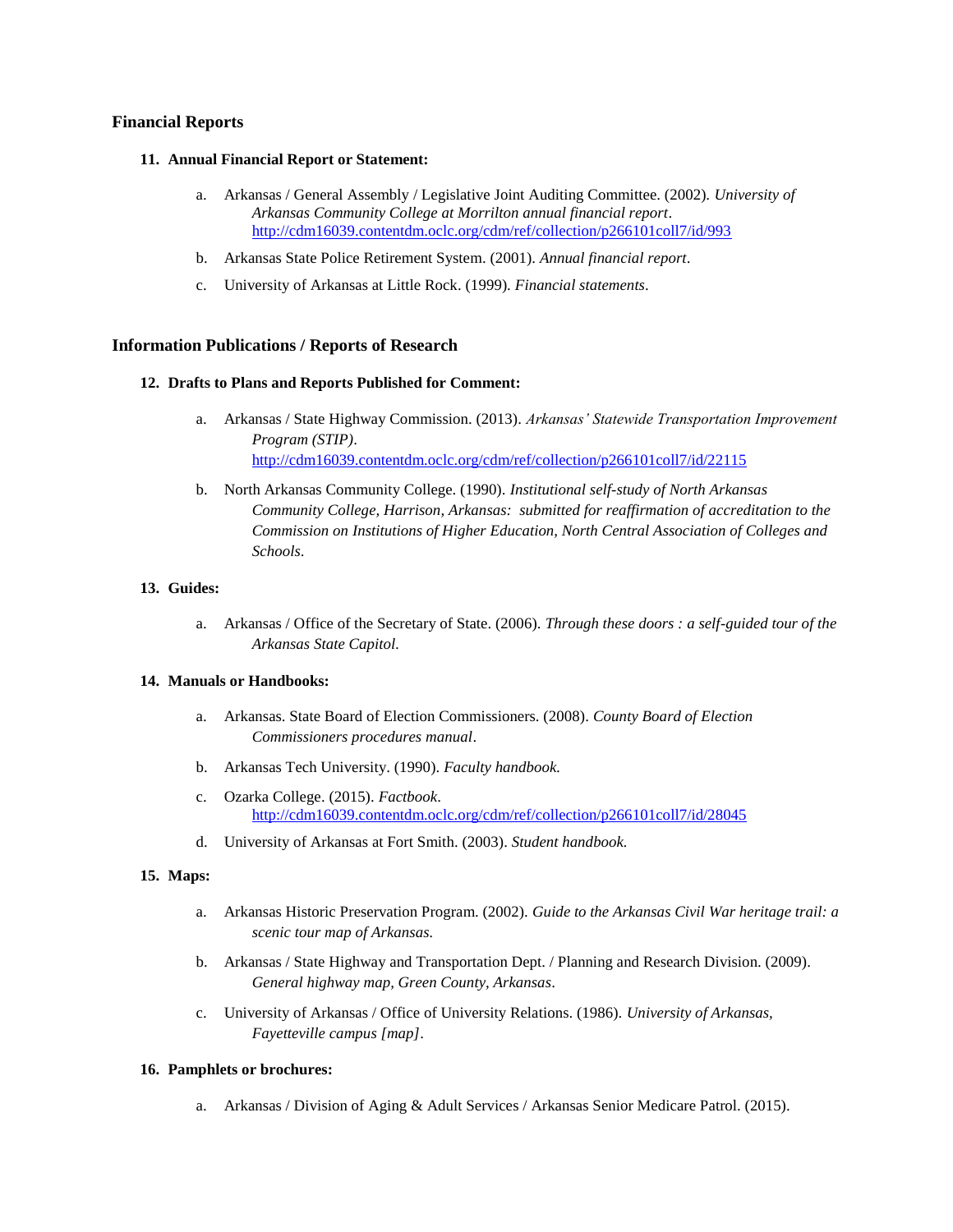*Diabetes scams : what should you do?* <http://cdm16039.contentdm.oclc.org/cdm/ref/collection/p266101coll7/id/28332>

### **17. Reports:**

- a. Arkansas / Dept. of Health / Center for Health Statistics. (2012). *Arkansas PRAMS Report: pregnancy risk assessment monitoring system*. <http://cdm16039.contentdm.oclc.org/cdm/ref/collection/p266101coll7/id/24010>
- b. Arkansas / Soil and Water Conservation Commission. (2015). *Arkansas ground water protection and management report.* <http://cdm16039.contentdm.oclc.org/cdm/ref/collection/p266101coll7/id/29540>

### **18. Reports of Research:**

- a. Arkansas / Dept. of Parks and Tourism. (1979). *The economic impact of travel on Arkansas counties: A study*.
- b. Arkansas / State Highway and Transportation Dept. (2010). *A case study of laser scan produced measured drawings for abandoned historic bridges*.
- c. Kreider, D. L. University of Arkansas / Division of Agriculture /Dept. of Animal Sciences. (2011). *Arkansas Animal Science Department report*. <http://cdm16039.contentdm.oclc.org/cdm/ref/collection/p266101coll7/id/20246>
- d. Oosterhuis, D. M. University of Arkansas System / Division of Agriculture / Arkansas Agricultural Experiment Station. (2014). *Summaries of Arkansas cotton research 2014*.

### **19. Serial Publications:**

- a. Arkansas / Dept. of Health / Division of Engineering. (2016). *Arkansas drinking water update, 29*  (1).
- b. University of Arkansas / Cooperative Extension Service. (2016). *Armadillos and their control in Arkansas*.
- c. University of Arkansas System, Division of Agriculture, Arkansas Agricultural Experiment Station . (1997). *B.R. Wells Arkansas rice research studies*.

# **20. State Plans:**

- a. Arkansas /Dept. of Health and Human Services. University of Arkansas / Cooperative Extension Service. University of Arkansas at Pine Bluff. (2007). *Arkansas food stamp nutrition education plan federal fiscal year 2007*. <http://cdm16039.contentdm.oclc.org/cdm/ref/collection/p266101coll7/id/23095>
- b. Arkansas / Dept. of Human Services / Division of Children & Family Services. (1996). *State of Arkansas child and family state plan, five year plan, FFY 96.*

# **21. Statistical Compilations:**

- a. Arkansas Game and Fish Commission. (2008). *Annual harvest report*.
- b. Northwest Arkansas Community College. (2015). *The economic value of Northwest Arkansas Community College.*  <http://cdm16039.contentdm.oclc.org/cdm/ref/collection/p266101coll7/id/30682>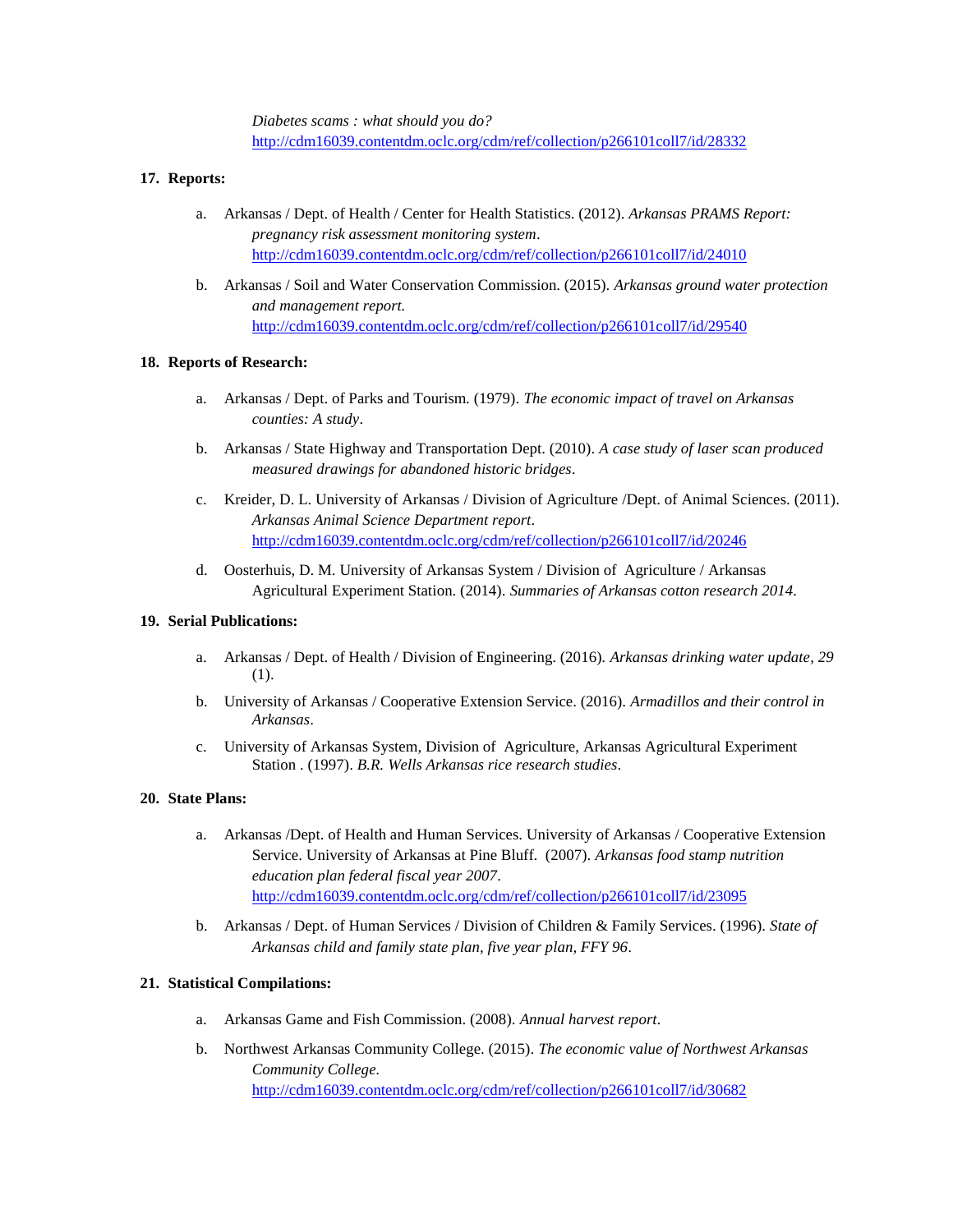c. University of Arkansas at Little Rock. State Data Center. (1986). *Arkansas statistical abstract.*

# **Laws, Rules, and Regulations**

# **22. Laws Published as Separates:**

a. Arkansas / State Board of Nursing. (1971). *Nurse practice act of the state of Arkansas: act no. 432, regular session, 1971; approved March 29, 1971.*

### **23. Rules and Regulations Published as Separates:**

a. Arkansas / Dept. of Education. (2016). *Rules governing distance and digital learning: May 2016.* <http://cdm16039.contentdm.oclc.org/cdm/ref/collection/p16039coll2/id/607>

### **24. Compilations of Laws on a Topic:**

- a. Arkansas / Game and Fish Commission. (2008). *The Handbook! of Arkansas boating laws and responsibilities.* <http://cdm16039.contentdm.oclc.org/cdm/ref/collection/p266101coll7/id/11898>
- b. Arkansas / State Highway and Transportation Department. (2005). *Arkansas motor vehicle and traffic laws and State Highway Commission regulations*.

# **25. Licensing Standards:**

a. Arkansas / Child Welfare Agency Review Board. (1997). *Minimum licensing standards for child welfare agencies.*

# **Lists of Publications**

# **26. Bibliographies:**

- a. Arkansas History Commission. (2014). *African American research resources at the Arkansas History Commission.*  <http://cdm16039.contentdm.oclc.org/cdm/ref/collection/p266101coll7/id/26049>
- b. Saugey, D. A. Arkansas Academy of Science. (2000). *A bibliographic summary of Arkansas wild mammal papers published by the Arkansas Academy of Science and a compilation of the titles of doctoral dissertations and masters theses on Arkansas's wild mammals from Arkansas State University and the University of Arkansas - Fayetteville : through 1999.*
- c. University of Arkansas Press. (1998). *Books about Arkansas*.

### **27. Catalogs , Institution-wide:**

- a. Arkansas / Dept. of Human Services / Division of Aging and Adult Services. (1996). *Audio-visual catalog* .
- b. Rich Mountain Vocational Technical School. (1982). *General catalog.*

# **28. Catalogs, Individual Institution Departments:**

a. University of Arkansas / College of Arts and Sciences. (1982). *J. William Fulbright College of Arts and Sciences Catalog.*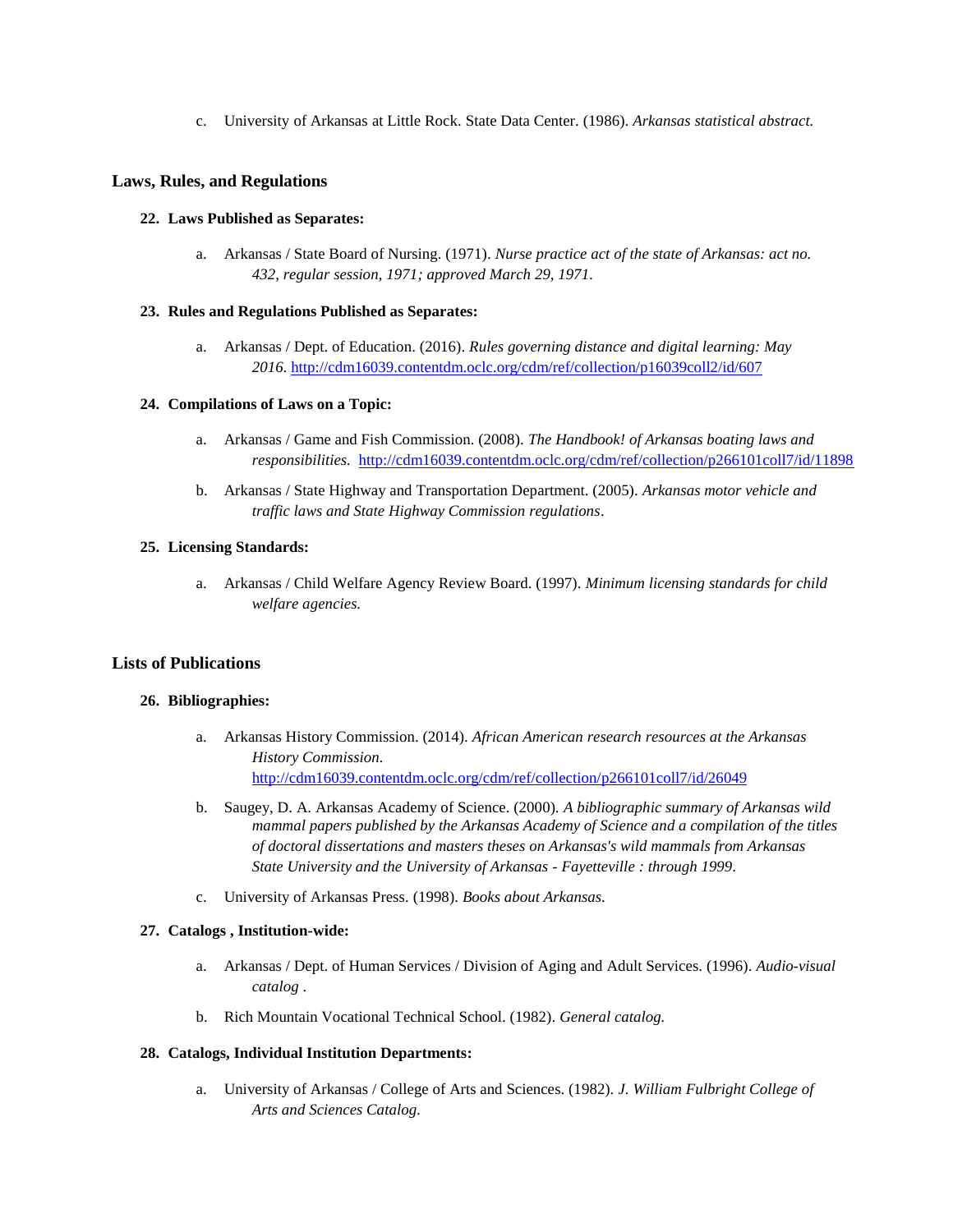b. University of Arkansas for Medical Sciences. (2005). *Graduate School Catalog.*

### **29. Publications Lists:**

- a. Arkansas / Dept. of Environmental Quality / Water Division. (2001). *List of publications.*
- b. Arkansas Archeological Society. (1995). *Publications of the Arkansas Archeological Survey.*
- c. University of Arkansas. (1985). *Arkansas periodical index*.

### **Minutes of Governing Board Meetings:**

- a. Arkansas / Contractors Licensing Board. (2014). *State of Arkansas Contractors Licensing Board minutes*.<http://cdm16039.contentdm.oclc.org/cdm/ref/collection/p266101coll7/id/28044>
- b. Arkansas State Medical Board. (2015). *Minutes of Arkansas State Medical Board.*
- c. Garland County Community College / Board of Trustees. (1993). *Minutes of Board of Trustees' meeting.*
- d. University of Arkansas at Fort Smith / Board of Visitors. (2015). *Minutes of meeting of Board of Visitors*. <http://cdm16039.contentdm.oclc.org/cdm/ref/collection/p266101coll7/id/20192>

# **Periodicals**

### **30. Magazines:**

- a. Arkansas / State Highway Commission. (2015). *Arkansas Highways.*
- b. Arkansas Game and Fish Commission. (2011). *Arkansas Wildlife.*
- c. University of Arkansas / College of Agriculture. (1926) *Arkansas agriculturist* .
- d. University of Arkansas / Division of Agriculture. College of Agricultural Food and Life Sciences. (2010). *Arkansas land and life, 15* (2).

### **31. Newsletters / Newspapers:**

- a. Arkansas / Bank Dept. (2016). *The banker's advocate*. <http://cdm16039.contentdm.oclc.org/cdm/ref/collection/p266101coll7/id/32005>
- b. Arkansas / Dept. of Labor. (2010). *Workwise, 1* (1).
- c. Henderson State University / Biology Dept. (2010). *Henderson State University Biology Department newsletter, 6. <http://cdm16039.contentdm.oclc.org/cdm/ref/collection/p266101coll7/id/17533>*
- d. University of Arkansas at Little Rock / Sequoyah Research Center. (2008). *Newsletter.*

### **32. News Releases:**

- a. Arkansas Public Service Commission. (2014). *News release.*
- b. Arkansas State University, Newport. (2016). *Press release*. <http://cdm16039.contentdm.oclc.org/cdm/ref/collection/p266101coll7/id/31596>